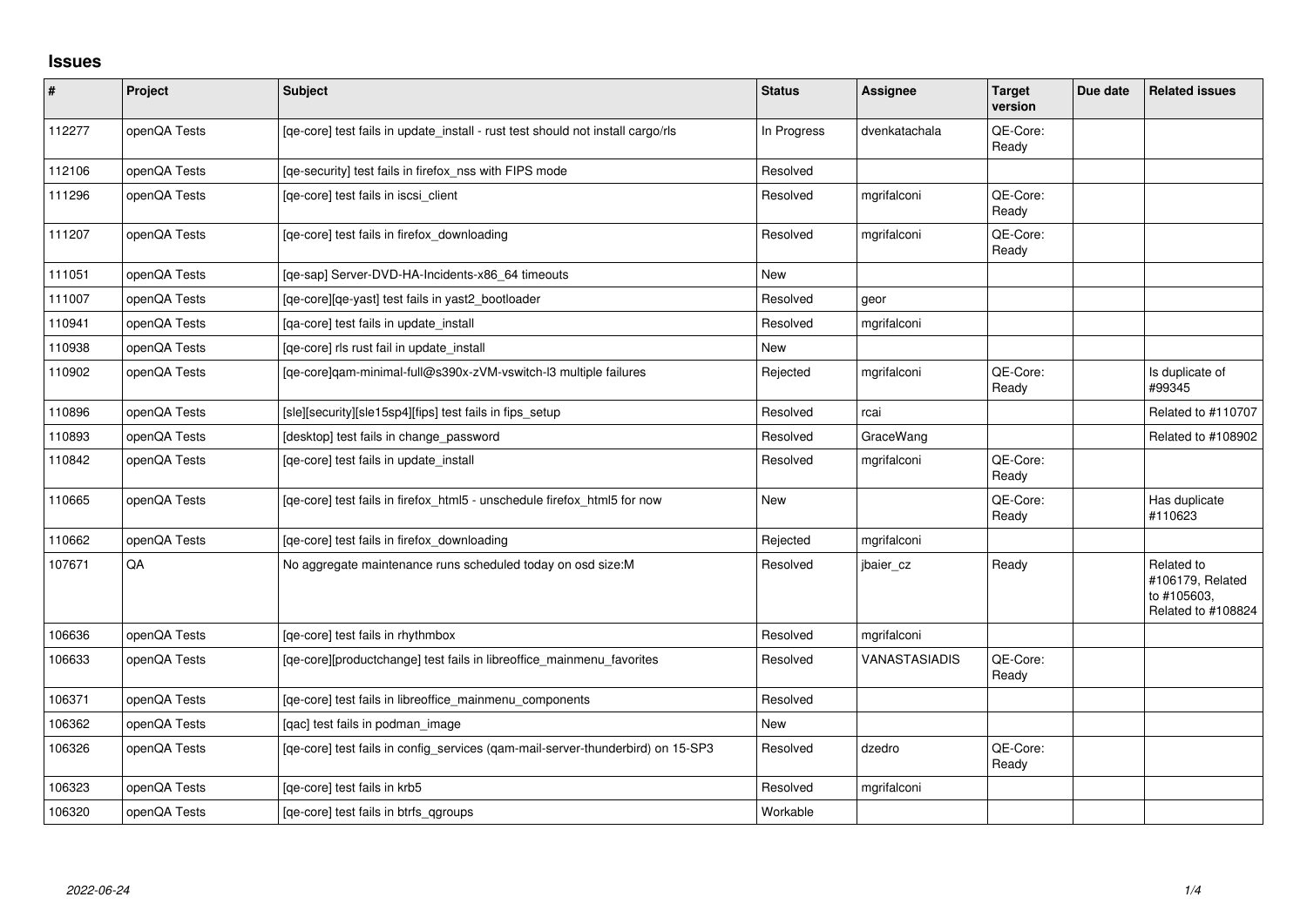| #      | Project        | <b>Subject</b>                                                                                          | <b>Status</b> | <b>Assignee</b>      | <b>Target</b><br>version | Due date | <b>Related issues</b>                                               |
|--------|----------------|---------------------------------------------------------------------------------------------------------|---------------|----------------------|--------------------------|----------|---------------------------------------------------------------------|
| 106179 | QA             | No aggregate maintenance runs scheduled today on osd - dashboard.qem.suse.de<br>down size:S             | Resolved      | osukup               | Ready                    |          | Related to<br>#106546, Related<br>to #107227,<br>Related to #107671 |
| 106059 | openQA Tests   | [ge-core] test fails in consoletest finish                                                              | Resolved      | punkioudi            |                          |          |                                                                     |
| 105148 | openQA Tests   | [ge-core] test fails in openssl nodejs                                                                  | Resolved      | mgrifalconi          |                          |          |                                                                     |
| 103557 | openQA Project | Aggregate different versions into the same build openga in group_overview pages                         | Rejected      | okurz                | future                   |          | Is duplicate of<br>#53264                                           |
| 103002 | openQA Tests   | [ge-core] test fails in openssl nodejs SLE 15 GA and SP1                                                | Resolved      | mgrifalconi          |                          |          |                                                                     |
| 101941 | openQA Tests   | [qe-core] test fails in libreoffice_recent_documents                                                    | Resolved      | dzedro               | QE-Core:<br>Ready        |          |                                                                     |
| 101882 | openQA Tests   | [qe-core] aarch64 workers: test fails in patch_and_reboot                                               | New           |                      |                          |          |                                                                     |
| 101879 | openQA Tests   | [ge-sap] test fails in Sysctl                                                                           | Resolved      | rbranco              |                          |          |                                                                     |
| 101861 | qe-yast        | [qe-yast] test fails in yast2_keyboard due to sporadic gnome notification popup                         | Closed        | <b>JERiveraMova</b>  | Current                  |          |                                                                     |
| 101824 | openQA Tests   | [qe-sap] test fails in saptune                                                                          | New           |                      |                          |          |                                                                     |
| 99591  | openQA Tests   | [ge-core] many test called with ga run.pm fail                                                          | Resolved      | dzedro               | QE-Core:<br>Ready        |          | Related to #99714                                                   |
| 99381  | openQA Tests   | [ge-core] test fails in smt server install                                                              | Resolved      | <b>VANASTASIADIS</b> |                          |          |                                                                     |
| 99375  | qe-yast        | [qe-yast] test fails in yast_keyboard                                                                   | Closed        |                      |                          |          |                                                                     |
| 97283  | openQA Tests   | [qa-core][sporadic] test fails in ovs_server                                                            | New           |                      |                          |          |                                                                     |
| 97280  | openQA Tests   | [kernel-qa] test fails in bpf_prog05 and ptrace10                                                       | Resolved      | MDoucha              |                          |          |                                                                     |
| 97274  | QA             | qam dashboard improvement ideas                                                                         | New           |                      | future                   |          | Related to #94838,<br>Related to #104209                            |
| 97202  | openQA Tests   | [qe-core] unschedule or softfail gnome_music                                                            | Resolved      | punkioudi            |                          |          |                                                                     |
| 97121  | QA             | [epic] enable qem-bot comments on IBS (was: enable qa-maintenance/openQABot<br>comments on smelt again) | New           |                      | future                   |          | Related to #96998                                                   |
| 97118  | QA             | enhance bot automatic approval: check multiple days                                                     | New           |                      | future                   |          | Related to #104209                                                  |
| 97016  | openQA Tests   | [ge-core] test fails in sshd                                                                            | Resolved      | geor                 | QE-Core:<br>Ready        |          |                                                                     |
| 97013  | openQA Tests   | [qe-core][qe-yast] test fails in handle_reboot, patch_and_reboot, installation                          | New           |                      |                          |          | Related to #95458                                                   |
| 97007  | openQA Tests   | [qa-core] test fails in dracut_enhanced                                                                 | Blocked       | punkioudi            |                          |          | Related to #97004,<br>Related to #112676                            |
| 97004  | openQA Tests   | [yast] mru-install-minimal-with-addons boots to desktop instead of console                              | Resolved      | <b>JERiveraMoya</b>  |                          |          | Related to #97007                                                   |
| 96989  | openQA Tests   | [qa-core] test fails in rmt feature                                                                     | Resolved      | mgrifalconi          | QE-Core:<br>Ready        |          |                                                                     |
| 96977  | openQA Tests   | [qac] test fails in t12_ssid_format fails since its introduction                                        | Resolved      | cfconrad             |                          |          |                                                                     |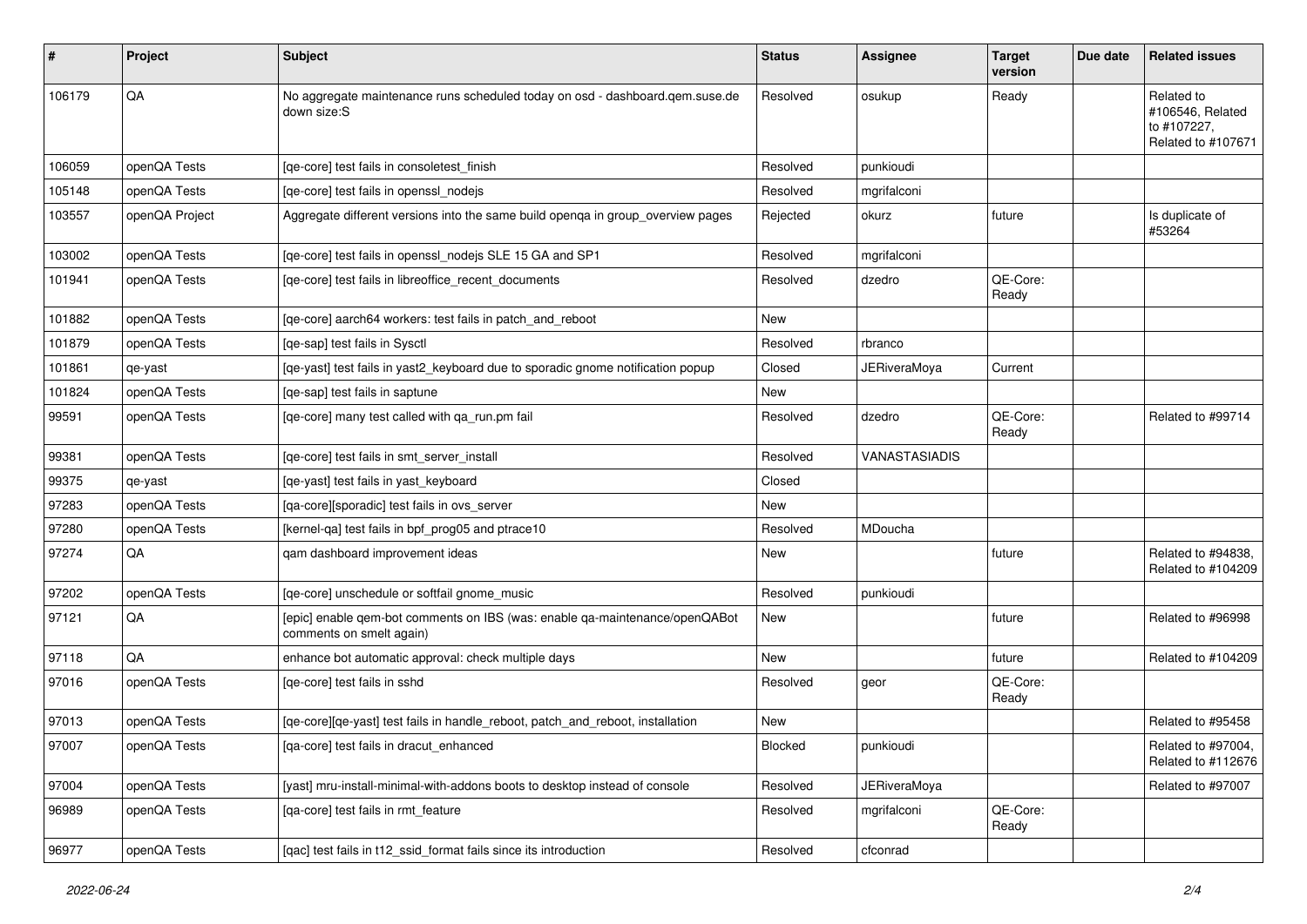| #     | Project      | Subject                                                                               | <b>Status</b> | Assignee      | <b>Target</b><br>version | Due date | <b>Related issues</b>                                                                                                                                           |
|-------|--------------|---------------------------------------------------------------------------------------|---------------|---------------|--------------------------|----------|-----------------------------------------------------------------------------------------------------------------------------------------------------------------|
| 95905 | openQA Tests | [qe-core][sporadic] test fails in 1_openssh - Wipe mau-qa_userspace_openssh           | Resolved      | geor          | QE-Core:<br>Ready        |          |                                                                                                                                                                 |
| 95759 | openQA Tests | [ge-core] test fails in first boot                                                    | Resolved      | mgrifalconi   | QE-Core:<br>Ready        |          |                                                                                                                                                                 |
| 95724 | openQA Tests | [ge-core] move vim out of installation tests                                          | Resolved      | zluo          |                          |          | Related to #56651,<br>Related to #95365                                                                                                                         |
| 95691 | openQA Tests | [qe-core] test fails in grub2_test                                                    | Resolved      | dzedro        | QE-Core:<br>Ready        |          |                                                                                                                                                                 |
| 95689 | openQA Tests | [qa-core] test fails in zypper_migration since months - make it softfail if possible  | New           |               |                          |          |                                                                                                                                                                 |
| 95653 | openQA Tests | [qe-core] test fails in gnome_music                                                   | Rejected      |               |                          |          |                                                                                                                                                                 |
| 95365 | openQA Tests | [qe-core] move ncurses out of installation tests                                      | Resolved      | zluo          | QE-Core:<br>Ready        |          | Related to #95724,<br>Related to #95362                                                                                                                         |
| 95362 | openQA Tests | [qe-core] make zypper_call use serial terminal regardless of the architecture         | Workable      | szarate       |                          |          | Related to #95365,<br>Related to #90008,<br>Related to #75319                                                                                                   |
| 94723 | openQA Tests | [qe-yast][qe-core][qem] test fails in installation due to SCC key rotation            | Closed        |               |                          |          |                                                                                                                                                                 |
| 94534 | openQA Tests | [qem][qe-core] test fails in scc_registration                                         | Resolved      | okurz         |                          |          |                                                                                                                                                                 |
| 94264 | openQA Tests | [migration] test fails in boot_to_desktop in mru multipath tests sometimes            | Resolved      | dzedro        | QE-Core:<br>Ready        |          |                                                                                                                                                                 |
| 94177 | openQA Tests | [qe-core][qem][piglit] test fails in pidgin_IRC: Disconnected, session limit exceeded | Resolved      | tiyrinki suse | QE-Core:<br>Ready        |          | Related to #94288.<br>Related to #94441                                                                                                                         |
| 94171 | openQA Tests | [qem][sap] test fails in check_logs about 50% of times                                | Rejected      |               |                          |          | Related to #95458                                                                                                                                               |
| 94126 | openQA Tests | [qe-sap][qem][sap] test fails in boot_from_pxe                                        | <b>New</b>    |               |                          |          |                                                                                                                                                                 |
| 94033 | openQA Tests | [qem][qac] test fails in validate_btrfs                                               | Rejected      |               |                          |          |                                                                                                                                                                 |
| 92566 | openQA Tests | [qe-sap][qem][SAP]test fails in Sysctl                                                | Resolved      | jadamek       |                          |          |                                                                                                                                                                 |
| 92560 | openQA Tests | [qe-sap][qem][sap]test fails in partitioning_firstdisk                                | New           | jadamek       |                          |          |                                                                                                                                                                 |
| 92482 | openQA Tests | [qem][qe-core] test fails in update_install                                           | Resolved      | mgrifalconi   |                          |          |                                                                                                                                                                 |
| 91554 | openQA Tests | [qem][leap][opensuse][qe-core] Update GM images before running upgrade tests          | Feedback      | apappas       | QE-Core:<br>Ready        |          | Related to #89263,<br>Related to #97487,<br>Related to #97484,<br>Related to<br>#107620, Related<br>to #107965,<br>Related to<br>#108692, Related<br>to #108797 |
| 90896 | openQA Tests | [qe-sap][qem][sporadic] test fails in check_cluster_integrity                         | New           | jadamek       |                          |          |                                                                                                                                                                 |
| 90893 | openQA Tests | [gem][ga-core] test fails in firefox_private - Needle facebook favicon change         | Resolved      | geor          | QE-Core:<br>Ready        |          |                                                                                                                                                                 |